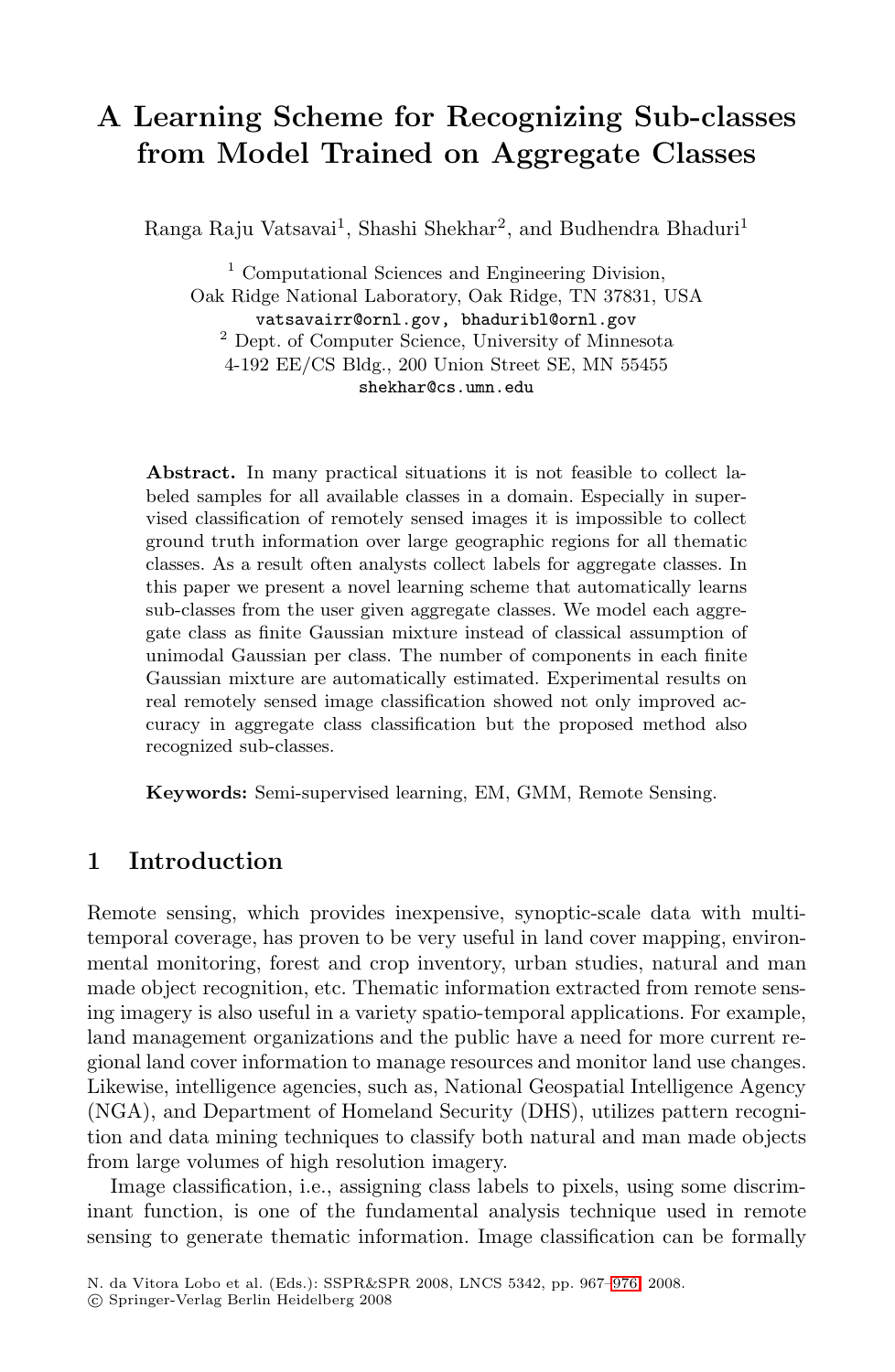#### 968 R.R.Vatsavai, S. Shekhar, and B. Bhaduri

defined as finding a function  $g(x)$  which maps the input patterns x onto output classes  $y_i$  (some times  $y_i$ 's are also denoted as  $\omega_i$  or  $c_i$ ). The main objective is to assign a label (e.g. Water, Forest, Urban) to each pixel in the image to be classified, given corresponding feature vector  $x_j$ 's in the input image. Depending on the type of supervised learning method used, the objective of a supervised learning could be finding a function  $g(x)$  (also called a discriminant function), that divides the input d−dimensional feature space into several regions, where each region corresponds to a thematic class  $y$ . One such simple function is given by:  $x \in y_i$  if  $p(y_i|x) > p(y_j|x)$   $\forall j \neq i$ . That is, the feature vector x belongs to class  $y_i$  if  $p(y_i|x)$  is the largest. Even though it sounds simple, this assignment problem is very difficult. There is no single algorithm which will correctly classify any given image. Multi-spectral image classification is still an open problem.

Collecting ground truth (labels) data over large geographic regions is costly, time consuming, and poses several other practical problems. Given these practical limitations, often the analyst groups the relevant classes and collects labels only for those aggregate (grouped) classes. Typical examples are forest, agriculture, urban, and other land-use classes. Usually, the analyst given forest class may contains samples from all types of forests, such as hardwoods, conifer, etc., each of which can be described by a unique statistical distribution. These distributions are clearly identifiable in many image classification problems (depending on the spectral resolution), though in some cases these finer classes may be highly overlapping (in low spectral resolution images).

Aggregating several classes into a single class such as forest poses two problems, first it violates the common assumption that each class is unimodal, secondly the estimated parameters could be wrong. Since we are combining distinctly identifiable classes, the estimated covariance matrix is large, as it accounts for both inter-class covariance and intra-class covariances (of component classes). It is very important to es[ti](#page-9-1)[ma](#page-9-2)te covariance matrix accurately because even for a fixed means, it can be shown that increase in variance of any one class (keeping means fixed), leads to the increase in probability of error. This observation motivated us to d[ev](#page-4-0)elop a new classification scheme which relaxes the common [as](#page-9-3)[su](#page-9-4)[m](#page-9-5)[p](#page-9-6)[tion](#page-9-7) that the class has to be a unimo[dal](#page-9-9) distribution. Instead, we assume [t](#page-9-8)hat each class is a finite mixture model.

**Related Work and Our Contributions:** Supervised methods are extensively used in remote sensing imagery classification [9,4]. Finite mixture model parameter estimation [5] for unlabeled samples is also investigated extensively under various disguises. For example, semi-supervised learning approaches are very close to the approach we presented in Section 3. Well-known studies in this area include, but not limited to [7,3,8,1,11]. Model selection approaches have also been extensively studied [12,6] and used in finding the number of clusters [2].

In this work we clearly identified an important practical problem in supervised classification of remotely sensed imagery. We developed a novel learning algorithm which takes user defined aggregate classes and automatically discovers sub-classes within each aggregate class. Each aggregate class is modeled as Gaussian mixture and is split into sub-classes (components) using a Gaussian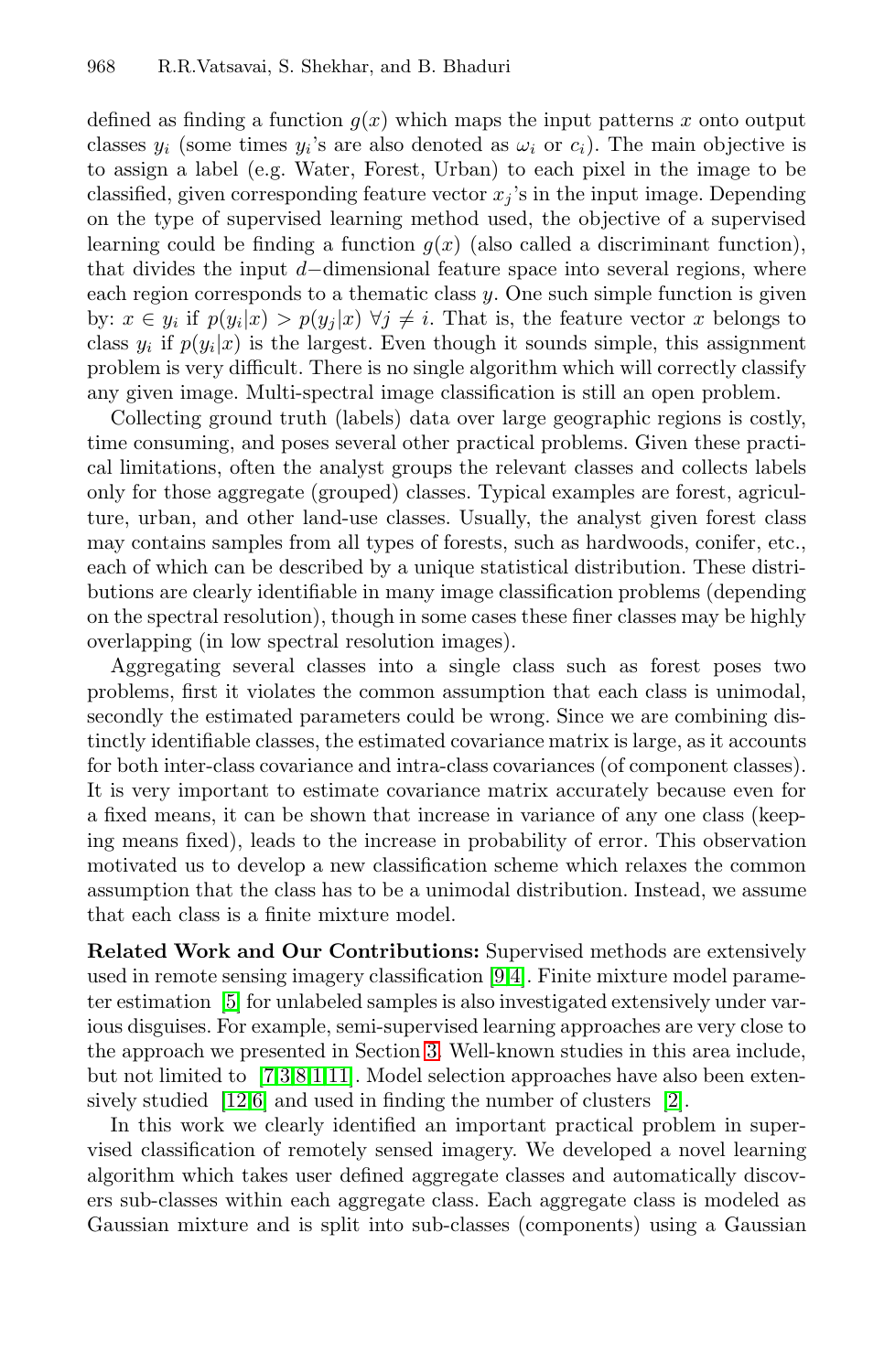splitting criteria. The resulting classifier showed not only improvement in overall classification accuracy but also recognized finer classes which analyst is always interested in, but sufficient ground truth data cannot be collected for the finer classes.

The rest of this paper is organized as follows. In Section 2, we provide a basic statistical framework for Bayesian classification and maximum likelihood based parameter estimation. We present our proposed learning scheme and parameter estimation in Section 3. Experimental results are given in Section 4. Related work is presented in Section 5, followed by conclusions and future directions in Section 6.

# **2 Statistical Classification Framework**

In the classification of a remote sensing images, our objective is to assign a class label  $(y)$  to each pixel  $(x)$  based on certain decision criterion. Maximum likelihood classification (MLC) and maximum a posteriori (MAP) classification are two of the most widely used classifiers in remote sensing. Assuming the training samples were generated by a multivariate normal or Gaussian density, we can write the decision rule for maximum a posterior (MAP) classifier as following:

$$
g_i(x) = \ln P(y_i) - \frac{1}{2} \ln |\Sigma_i| - \frac{-1}{2} (x - \mu_i)^t |\Sigma_i|^{-1} (x - \mu_i)
$$
 (1)

<span id="page-2-0"></span>If we don't have a priori knowledge about the classes then we can drop  $P(y_i)$ term in the above equation and the resulting decision rule is known as maximum likelihood classification (MLC). The covariance matrix  $\Sigma$  plays a key role in discriminant analysis. Covariance accounts for the shape (size and orientation) of classes in the feature space. The effectiveness of ML/MAP classification depends on the quality of the estimated parameter vector  $\Theta$  (i.e., mean vector  $\mu$  and the covariance matrix  $\Sigma$  for each class) from the training samples. Using a wellknown parameter estimation technique, maximum likelihood estimation (MLE), we can obtain the parameters  $\mu$  and  $\Sigma$  as following:

$$
\hat{\mu} = \frac{1}{n} \sum_{k=1}^{n} x_k; \quad \hat{\Sigma} = \frac{1}{n} \sum_{k=1}^{n} (x_k - \hat{\mu})(x_k - \hat{\mu})^t.
$$
\n(2)

#### **2.1 Limitations of MLC and MAP**

One of the classical assumptions in supervised (statistical) classification is that the classes are unimodal. We now test the impact of violation of this constraint through a simulated example. We generated bivariate Normal samples (150 per class) for three distinctly identifiable classes using the parameters given in the Table 1 and 2. Maximum likelihood estimates from the simulated samples were also summarized along with the original parameters.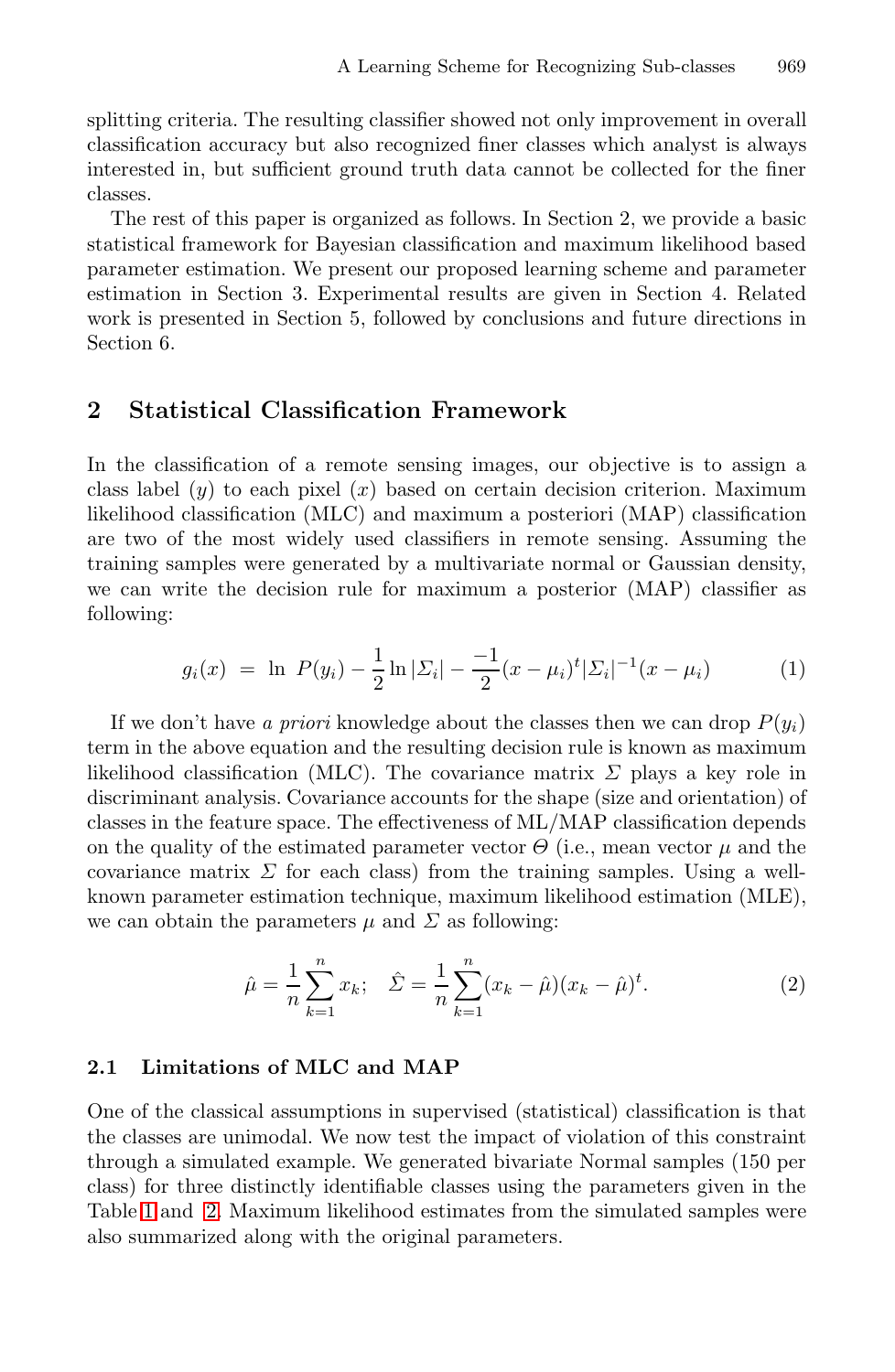| Table 1. Simulation Parameters (Means) |
|----------------------------------------|
|----------------------------------------|

|         | Given             |  |                   |  | No of Estimated (MLE) |  |  |
|---------|-------------------|--|-------------------|--|-----------------------|--|--|
| Classes | X1                |  | $X2$ Samples $X1$ |  | X <sub>2</sub>        |  |  |
|         | $C_1$ 55.00 25.00 |  | $150.00$ $54.93$  |  | 24.50                 |  |  |
|         | $C_2$ 80.00 50.00 |  | $150.00\ 79.58$   |  | 50.23                 |  |  |
|         | $C_3$ 50.00 40.00 |  | 150.00 49.74      |  | 39.55                 |  |  |

**Table 2.** Simulation Parameters (Covariance)

**Table 3.** ML Estimates of Aggregated Class

|                                        | $C_1$ |  | $C_2$                                         | $C_3$ |
|----------------------------------------|-------|--|-----------------------------------------------|-------|
| Features $X1$ $X2$ $X1$ $X2$ $X1$ $X2$ |       |  |                                               |       |
|                                        |       |  | $X_1$ 30.00 25.00 60.00 40.00 60.00 50.00     |       |
|                                        |       |  | $X_2$ 25.00 40.00 40.00 90.00 50.00 70.00     |       |
|                                        |       |  | Estimated Parameters (MLE)                    |       |
|                                        |       |  | $X_1$   27.03 19.10  57.66 43.43  56.81 40.60 |       |
|                                        |       |  | $X_2$ 19.10 31.58 43.43 100.03 40.60 55.84    |       |

| $C_{23}$                    | X 1              |             |
|-----------------------------|------------------|-------------|
| Mean                        |                  | 64.66 44.89 |
| Covariance X1 280.49 121.80 |                  |             |
|                             | X2 121.80 106.26 |             |

Let [us](#page-3-0) now assume that classes 2 and 3 are sub-classes of an aggregate class  $C_{23}$ , i.e., analyst gave a single label to all the samples generated from the classes  $C_2$  and  $C_3$ . The new estimates of the aggregate class  $C_3$  are given in the Table 3. For understanding the distribution (and interaction) of original classes  $(C_1, C_2, C_3)$  and aggregate classes  $(C_1, C_{23})$ , we have generated the bivariate density plots which are shown in Figure 1.

The overlap between classes  $(C_1, C_2, C_3)$  is almost negligible (see Figure 1(a)). However, aggregation of classes  $C_2, C_3$  into  $C_{23}$  has greatly increased its overlap with class  $C_1$  (see Figure 1(b)). We have seen previously that this overlap directly accounts for the probability of error,  $p_E$ . One can expect to improve the classification accuracy, if somehow the original classes  $(C_2, C_3)$  which gave raise to aggregate class  $C_{23}$  can be automatically discovered. Also, there is a great need for finer class discovery from remotely sensed images, and precisely this is what our proposed algorithm tries to accomplish.

<span id="page-3-0"></span>

**Fig. 1.** Interaction Between Finer and Aggregate Classes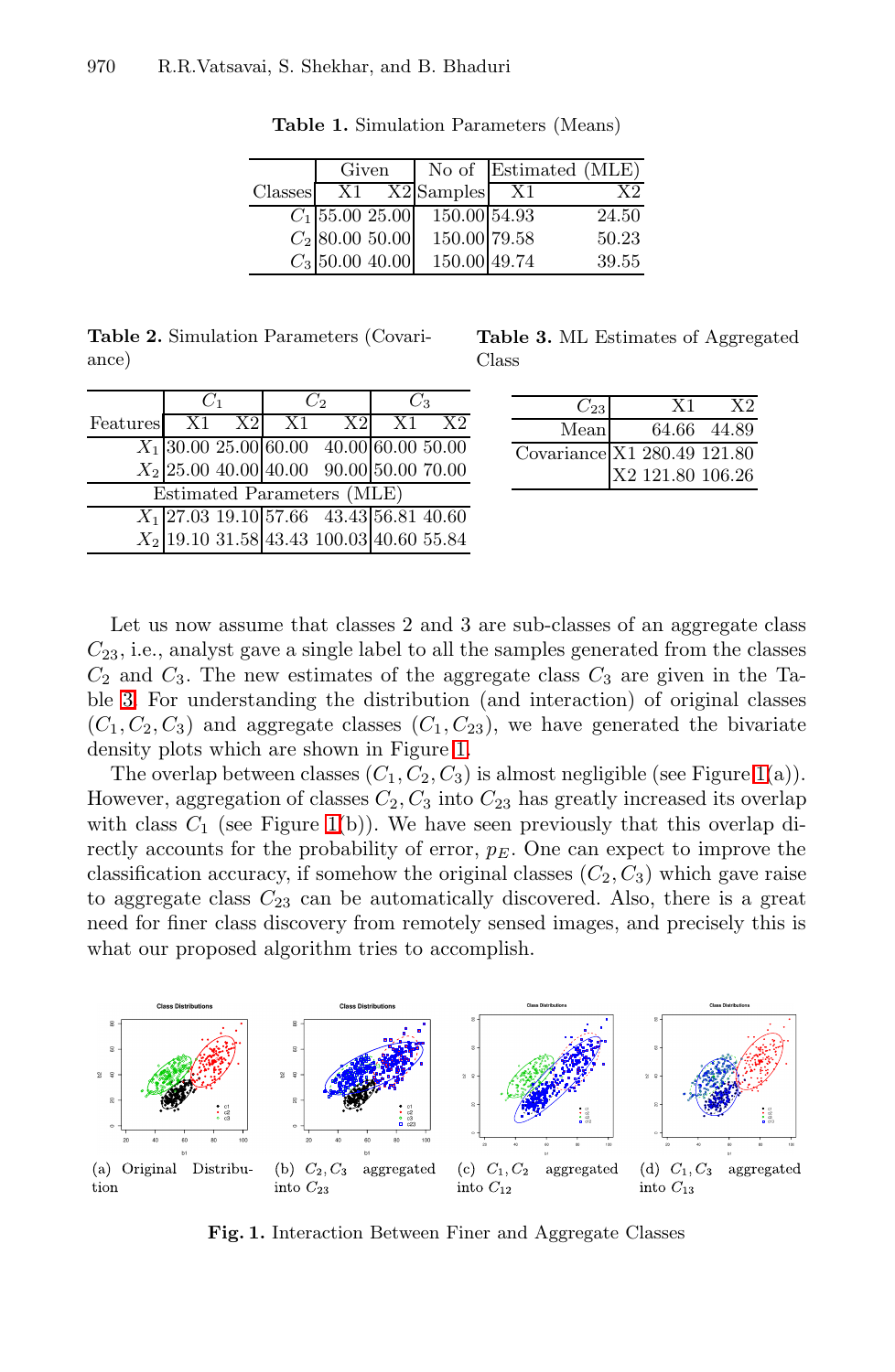# <span id="page-4-0"></span>**3 Learning To Discover Sub-classes**

Basic idea behind the proposed algorithm is very simple. Instead of assuming that each class is a unimodal multivariate Gaussian, we assume that the samples from each class are generated by finite Gaussian mixture. There are two subproblems associated with this assumption: First, we don't have labels for any of the component (sub-class) so that we can employ regular MLE technique to estimate the parameters of each component; second, we don't know how many components (sub-classes) are there in this finite mixture model. We address these two problems in the following two sub-sections.

#### **3.1 Estimating Finite Mixture Parameters**

First problem is solved by assuming that the training samples in each (aggregate) class were generated a mixture density and then estimate parameters of mixture density for arbitrary number of components using the expectation maximization (EM) algorithm. The EM algorithm consists of two steps, called the E-step and and M-step as given below.

**E-Step:** For multivariate normal distribution, the expectation  $E[.]$ , which is denoted by  $p_{ij}$ , is the probability that Gaussian mixture j generated the data point i, and is given by:

$$
p_{ij} = \frac{\left|\hat{\Sigma}_j\right|^{-1/2} e^{\left\{-\frac{1}{2}(x_i - \hat{\mu}_j)^t \hat{\Sigma}_j^{-1}(x_i - \hat{\mu}_j)\right\}}}{\sum_{l=1}^M \left|\hat{\Sigma}_l\right|^{-1/2} e^{\left\{-\frac{1}{2}(x_i - \hat{\mu}_l)^t \hat{\Sigma}_l^{-1}(x_i - \hat{\mu}_l)\right\}}}
$$
(3)

**M-Step:** The new estimates (at the  $k^{th}$  iteration) of the model parameters in terms of the old parameters are computed using the following update equations:

$$
\hat{\alpha}_{j}^{k} = \frac{1}{n} \sum_{i=1}^{n} p_{ij} \qquad (4) \qquad \hat{\mu}_{j}^{k} = \frac{\sum_{i=1}^{n} x_{i} p_{ij}}{\sum_{i=1}^{n} p_{ij}} \qquad (5)
$$

$$
\hat{\Sigma}_{j}^{k} = \frac{\sum_{i=1}^{n} p_{ij} (x_{i} - \hat{\mu}_{j}^{k})(x_{i} - \hat{\mu}_{j}^{k})^{t}}{\sum_{i=1}^{n} p_{ij}} \qquad (6)
$$

The EM algorithm iterates over these two steps until convergence is reached. We can now put together these individual pieces into the following algorithm (Table 4) which computes the parameters for each component in the finite Gaussian mixture model that generated our training data D (without any labels).

## **3.2 Estimating the Number of Component of a Finite Gaussian Mixture**

We now address our second problem, i.e., we don't know how many components (sub-classes) are there in each (aggregate) class. As with estimating model parameter for finite Gaussian mixture model, we assume that the training dataset D is generated by a finite Gaussian mixture model, but we don't know either the number of components or the labels for any of the sub-component. In previous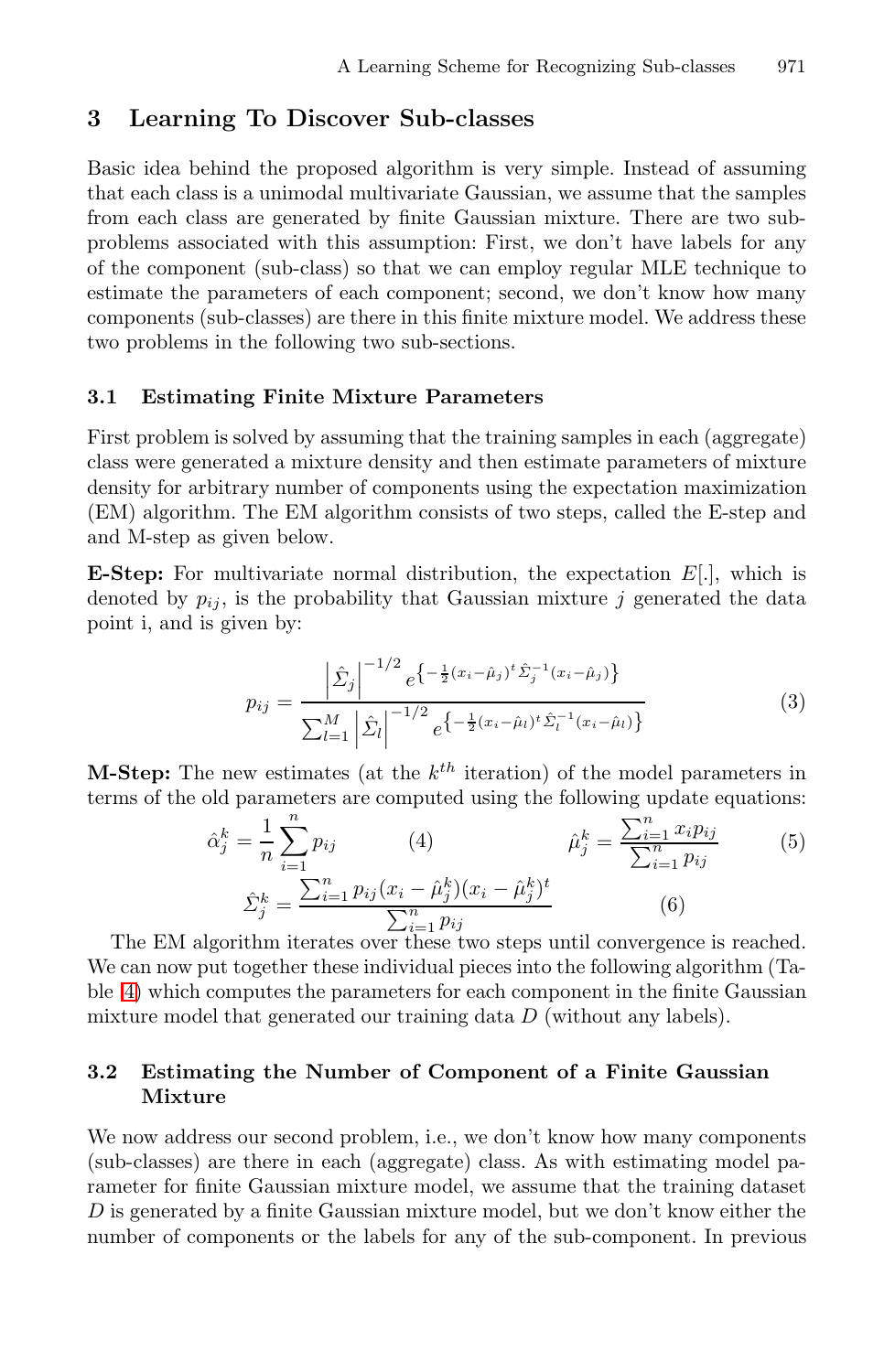**Table 4.** Algorithm for Computing Parameter of Finite Gaussian Mixture Model Over Unlabeled Training Data

**Inputs:**  $D_i$ , training dataset (no labels for sub-classes) for any aggregate class  $y_i$ ; M, the number of sub-classes in the corresponding aggregate class. **Initial Estimates:** Do clustering by K-Means, and estimate initial parameter using MLE, to find  $\hat{\theta}$  (see Equations 2) Loop: While the complete data *log-likelihood* improves:

**E-step:** Use current classifier to estimate the class membership of each unlabeled sample, i.e., the probability that each Gaussian mixture component generated the given sample point,  $p_{ij}$  (see Equation 3).

**M-step:** Re-estimate the parameter,  $\hat{\theta}$ , given the estimated Gaussian mixture component membership of each unlabeled sample (see Equations 4, 5, 6)

**Output:** Parameter vector Θ.

section, we devised an algorithm to find parameters by assuming a M-component finite Gaussian mixture model. In general, we can estimate parameters for any arbitrary M-component model, as long as there are sufficient number of samples available for each component and the covariance matrix does not become singular. Then the question remains, which  $M$ -component model is better? This question is addressed in the area of model selection, where the objective is to chose a model that maximizes a cost function. There are several cost functions available in the literature, most commonly used measures are Akaike's information criterion (AIC), Bayesian information criteria (BIC), and minimum description length (MDL). The common criteria behind these models is to penalize the models with additional parameters, so BIC and AIC based model selection criteria follows the principal of parsimony. In this study we considered BIC as a model selection criteria, which is also takes the same form as MDL. We also chose BIC, as it is defined in terms of maximized log-likelihood which any way we are computing in our parameter estimation procedure defined in the previous section. BIC can be defined as

$$
BIC = MDL = -2\log L(\Theta) + m\log(N)
$$
\n(7)

where  $N$  is the number of samples and  $m$  is the number of parameters. We now describe our BIC based model selection criteria to determine the number components in each aggregate class. First, we take the aggregate class and split it into two Gaussians at a time using the Gaussian splitting criteria specified in [10]. Then the parameters of this new mixture model are estimated using the algorithm 4. This process is recursively applied for a fixed number times or BIC is minimized. We then repeat the algorithm for each (aggregate) class in the original classification problem. At the end of each iteration we have parameters for each sub-class within an aggregate class. We can now apply MLC/MAP in two ways. First, we modified MLC/MAP to output both aggregate classes (original analyst given classes) and as well sub-classes which were discovered automatically using the procedure just described. We can combine the finer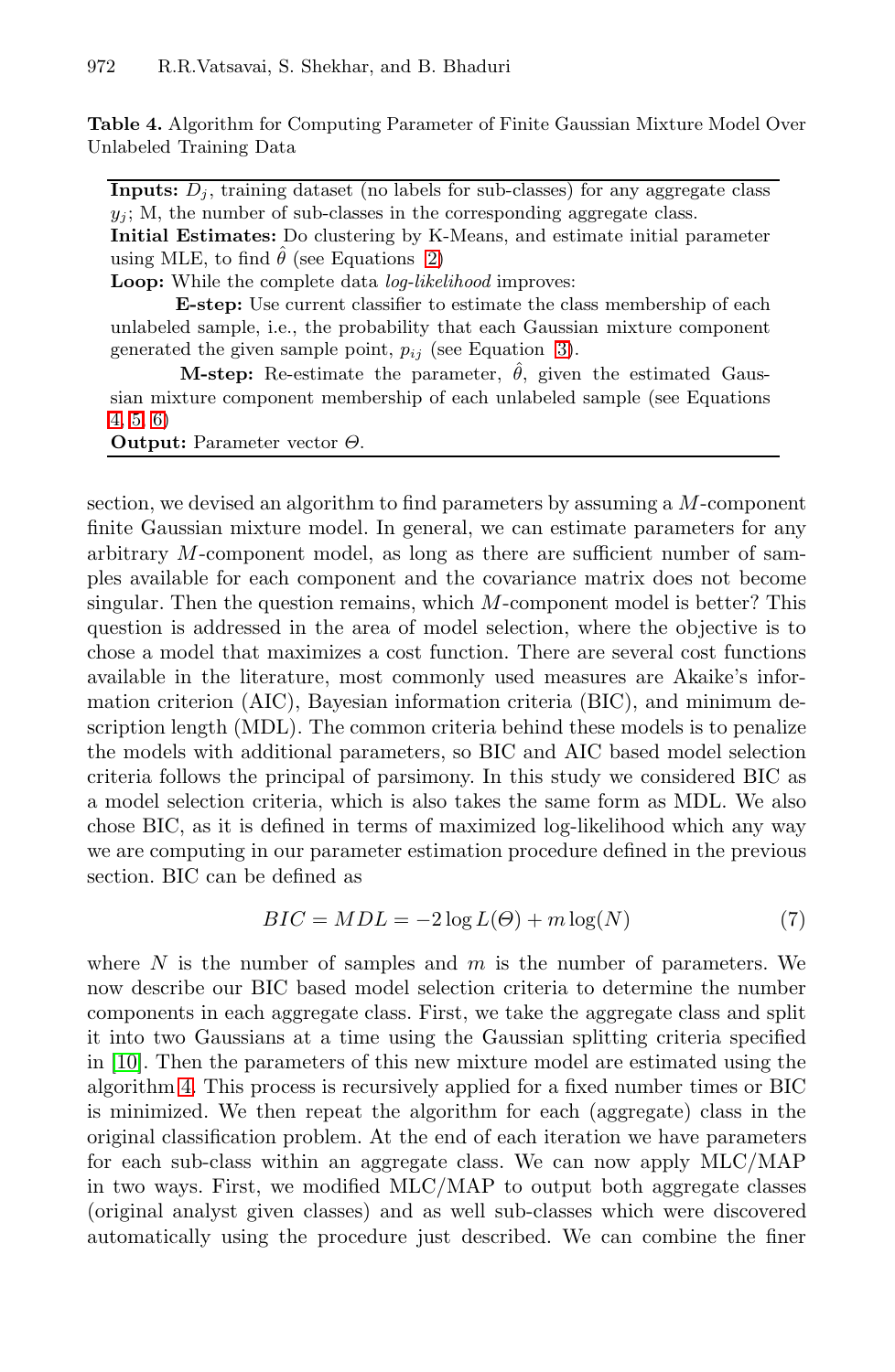classes (predicted) into the corresponding aggregate class in order to find the aggregate class classification accuracy.

## **4 Experimental Results**

We have conducted several experiments using simulated and as well as the real dataset.

Dataset [1:](#page-6-0) The objective of first experiment on simulat[ed](#page-6-1) data is to see performance of proposed method in aggregate class classification and as well as finer class classification. We used the parameters listed in Table 1 to generate two distinct datasets. First dataset consisted of 150 samples at 50 samples per class, and second dataset consisted of 450 samples at 150 samples per class. We used first dataset for training and the second dataset for testing. We conducted following three experiments.

Experiment 1: MAP classification was carried out using all three classes, whose distribution is shown in Figure 2(a). Test accuracy of MAP is shown in Table 5.

<span id="page-6-1"></span><span id="page-6-0"></span>

<span id="page-6-2"></span>**Fig. 2.** Interaction Between Finer, Aggregate, and Newly Discovered Classes

<span id="page-6-3"></span>

| Table 5. Accuracy (All Classes) |
|---------------------------------|
|                                 |

**Table 6.** Accuracy  $(C_1, C_2 \rightarrow C_1)$ 

G.Truth  $C_1$   $C_3$  P.Acc  $C_1$  | 281.00 19.00 | 93.67  $C_3$  2.00 148.00 98.67 U.Acc 99.29 88.62 (OA) 95.33

<span id="page-6-4"></span>

| G.Truth         | $C_1$  | $C_2$       | $C_{3}$     | P.Acc                        |
|-----------------|--------|-------------|-------------|------------------------------|
| $C_1$           | 141.00 | 4.00        | 5.00        | 94.00                        |
| $C_2$           |        | 1.00 147.00 | 2.00        | 98.00                        |
| $C_3$           | 1.00   |             | 1.00 148.00 | 98.67                        |
| $_{\rm U. Acc}$ |        |             |             | 98.60 96.71 95.48 (OA) 96.89 |

**Table 7.** Accuracy  $(C_1 \rightarrow C_1, C_2)$ 

| G.Truth | $C_1$              | $C_2$          | $C_3$                   | P.Acc |
|---------|--------------------|----------------|-------------------------|-------|
|         | $C_1$ 132.00 11.00 |                | 7.00                    | 88.00 |
| $C_2$   |                    | $1.00\ 147.00$ | 2.00                    | 98.00 |
| $C_3$   | 1.00               |                | 1.00 148.00             | 98.67 |
| U.Acc   |                    |                | 98.51 92.45 $94.27(OA)$ | 94.89 |

**Table 8.** Accuracy  $(C_1 \rightarrow C_1, C_2 \rightarrow C_1)$  $C_1$ 

| G.Truth | $C_{1}$      | $C_{31}$    | P.Acc                                    |
|---------|--------------|-------------|------------------------------------------|
|         | $C_1$ 291.00 | 9.00        | 97.00                                    |
|         |              | 2.00 148.00 | 98.67                                    |
|         |              |             | U.Acc 99.32 $9\overline{4.27(OA)}$ 97.56 |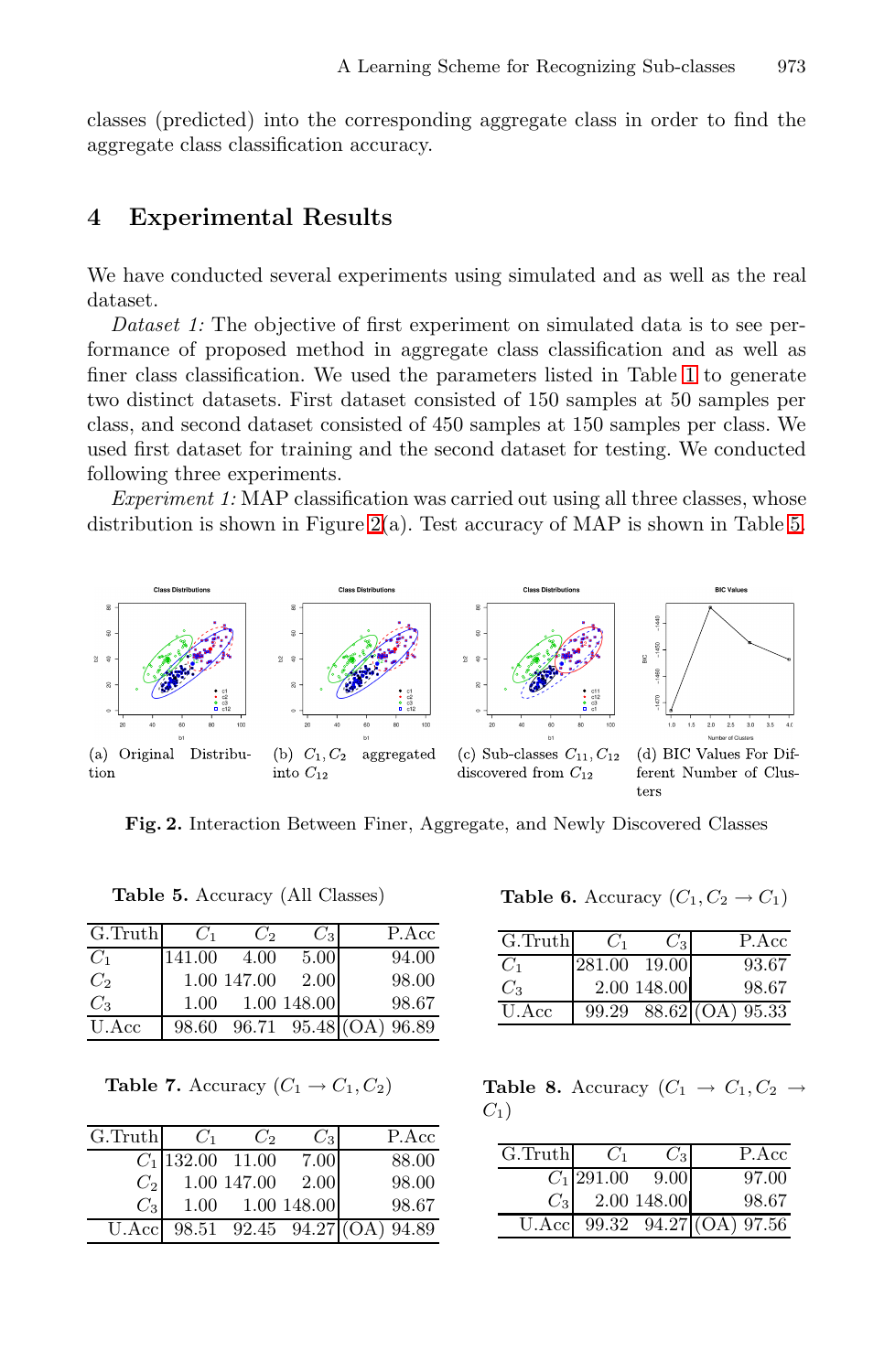<span id="page-7-1"></span><span id="page-7-0"></span>

| Accuracy (Aggregate Classes) | Table 9. |  |  |  |
|------------------------------|----------|--|--|--|
|------------------------------|----------|--|--|--|

**Table 10.** Accuracy (Sub-Classes)

| G. Truth                                             |                   | 2 |  | 4P. Acc.                        | GT.  |                           | $\mathcal{D}$ | 3 |                          | 4P. Acc.                  |
|------------------------------------------------------|-------------------|---|--|---------------------------------|------|---------------------------|---------------|---|--------------------------|---------------------------|
| Forest(1) $1475.00$ 9.00 28.00 0.00 97.55            |                   |   |  |                                 |      | $(1)$ 1448.00 13.00 51.00 |               |   |                          | 0.00 95.77                |
| Ag.(2)                                               | 90.00 142.00 2.00 |   |  | $0.00\ 60.68$                   | (2)  | 14.00 214.00 6.00         |               |   |                          | 0.00 91.45                |
| Urban(3) $[0.00 \t 0.00 \t 45.00 \t 0.00 \t 100.00]$ |                   |   |  |                                 | (3)  | 0.00                      |               |   |                          | $0.0045.00$ $0.001100.00$ |
| Wetlands(4)                                          |                   |   |  | 18.00  0.00  2.00  34.00  62.96 | (4)  | - 3.00                    |               |   | 0.00 13.00 38.00         | 70.37                     |
| Users Acc.                                           |                   |   |  | 93.18 94.04 58.44 100.00 91.92  | UA.I |                           |               |   | 98.84 94.27 39.13 100.00 | 94.58                     |

Experiment 2: Classes  $C_1, C_2$  were com[bin](#page-6-3)ed into one aggregate class and class  $C_3$  remained untouched. Resulting new class distributions were shown in Figure 2(b). Test accuracy of MAP using aggregated class is shown in Table 6.

Experiment 3: Our new algorithm was applied on the dataset generated in Experiment 2. We tested both aggregate classification performance and as well as the finer class performance. Newly discovered classes were shown in Figure  $2(c)$ . Test accuracy of MAP using newly discovered classes is shown in Table 7, and the corresponding aggregated class accuracy is shown in Table 8.

Dataset 2: In this experiment we used a spring Landsat 7 scene, taken on May 31, 2000 over the Cloquet town located in Ca[rlto](#page-7-0)n County of Minnesota state. The training dataset consisted of sixty plots and four aggregate classes, namely,  $F$ orest $(1)$ , Agriculture $(2)$ , Urban $(3)$ , and Wetlands $(4)$ . We have an independent test dataset consisting of 205 plots. Feature vectors were extracted from the Landsat image (6-dimensional) by placing a  $3 \times 3$  window at each of these plots. Maximum likelihood classification is carried out using the conventional approach and as well as the proposed approach. The results were summarized in the following contingency tables (or error matrices).

Ta[ble](#page-6-0) 9 gives MLC accuracy using the standard [ap](#page-6-1)proach and Table 10 provides the classification accuracy obtained by our proposed method. We regrouped the sub-classes into the corresponding aggregate classes for testing the accuracy using same test dataset (consisting of four aggregate class[es](#page-6-2)).

#### **4.1 Analysis**

[A](#page-6-0)ccuracy assessment on simulated data shows interesting results. Bivariate den-sity plot shown in [Fig](#page-6-4)ure  $2(a)$  and as well as hight test accuracy (Table 5) shows that the t[hre](#page-6-3)e classes were clearly separable. Aggregation of classes  $C_1, C_2 \rightarrow C_1$ has increased the [ov](#page-6-1)erlap between the aggregate class  $C_1$  and  $C_3$  (see Figure 2(b)), and this overlap has resulted in more classification error (Table 6) as compared to finer class classification error. Our proposed algorithm on this aggregate data has discovered two sub-classes in the aggregate class  $C_1$  (see Figure  $2(c)$  and the corresponding BIC value (for number of clusters = 2) is maximum (Figure  $2(d)$ ). The test accuracy of MAP classifier trained on newly discovered classes is given in the Table 7 and the corresponding aggregated class accuracy is shown in Table 8. First, comparison of this accuracy table with original classification accuracy (Table 5) reveals that the sub-classes discovered closely corresponds to the original classes. Second, the aggregate (i.e., predicted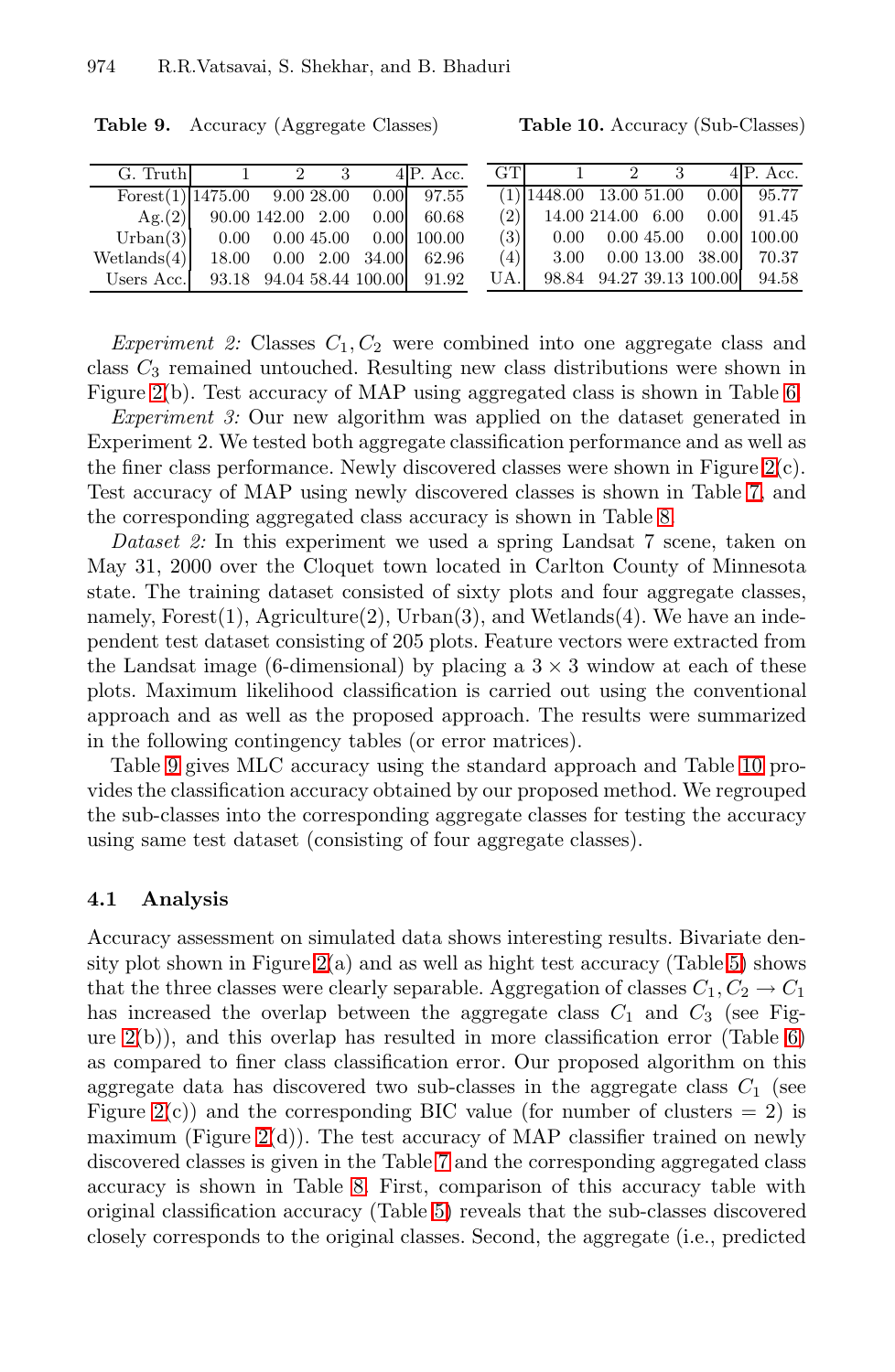sub-classes were merged) classification accuracy with our new scheme is higher than the MAP on original aggregate class classification (compare with Table 6). This study revels that our new algorithm not only discovered sub-classes that are close to the original fine classes (without providing any labeled training data) but also improved classification accuracy of original aggregate classes.

Let us now compare the classification error matrices (Table 9 and Table 10) obtained on the real dataset. From these two tables, we can see that our new procedure improved overall classification accuracy (OA) for the same training dataset without any additional (sub-class related training) information. In addition the new procedure automatically discovered sub-classes within each aggregate class. In this (aggregate class) training dataset, our new procedure discovered four additional component in the forest class, two additional components in the agriculture class, and two additional components in the urban class. Our preliminary investigation into the newly discovered sub-classes reveled very interesting information. The four classes discovered roughly corresponds to the following information classes: upland hardwood, lowland hardwood, upland conifer, and lowland conifer forests. There is a great demand for such additional information in many real world applications.

## **5 Conclusions**

We identified an important practical classification problem that requires knowledge discovery approaches for automatically discovering the sub-classes from the aggregate classes. We developed a new classification scheme that automatically discovers the sub-classes from the user given aggregate classes, without any additional labeled training data for sub-classes. In addition, the procedure showed improvement in the classification of aggregate classes as well. This improvement can be attributed to the fact that the aggregate classes tend to increase the overlap between class distributions. Our preliminary investigation also showed a strong correspondence between sub-classes and true information classes. Further research is needed to automatically (or with minimal efforts) label these sub-classes. We are investigating the semantic relationships between various information classes that are common in this domain which might help to automatically label these sub-classes.

### **Acknowledgments**

We would like to thank our former collaborators Thomas E. Burk, Jamie Smedsmo, Ryan Kirk and Tim Mack at the University of Minnesota for useful comments and inputs into this research. The comments of Eddie Bright, Phil Coleman, and Veeraraghavan Vijayraj, have greatly improved the technical accuracy and readability of this paper. Prepared by Oak Ridge National Laboratory, P.O. Box 2008, Oak Ridge, Tennessee 37831-6285, managed by UT-Battelle, LLC for the U. S. Department of Energy under contract no. DEAC05-00OR22725.